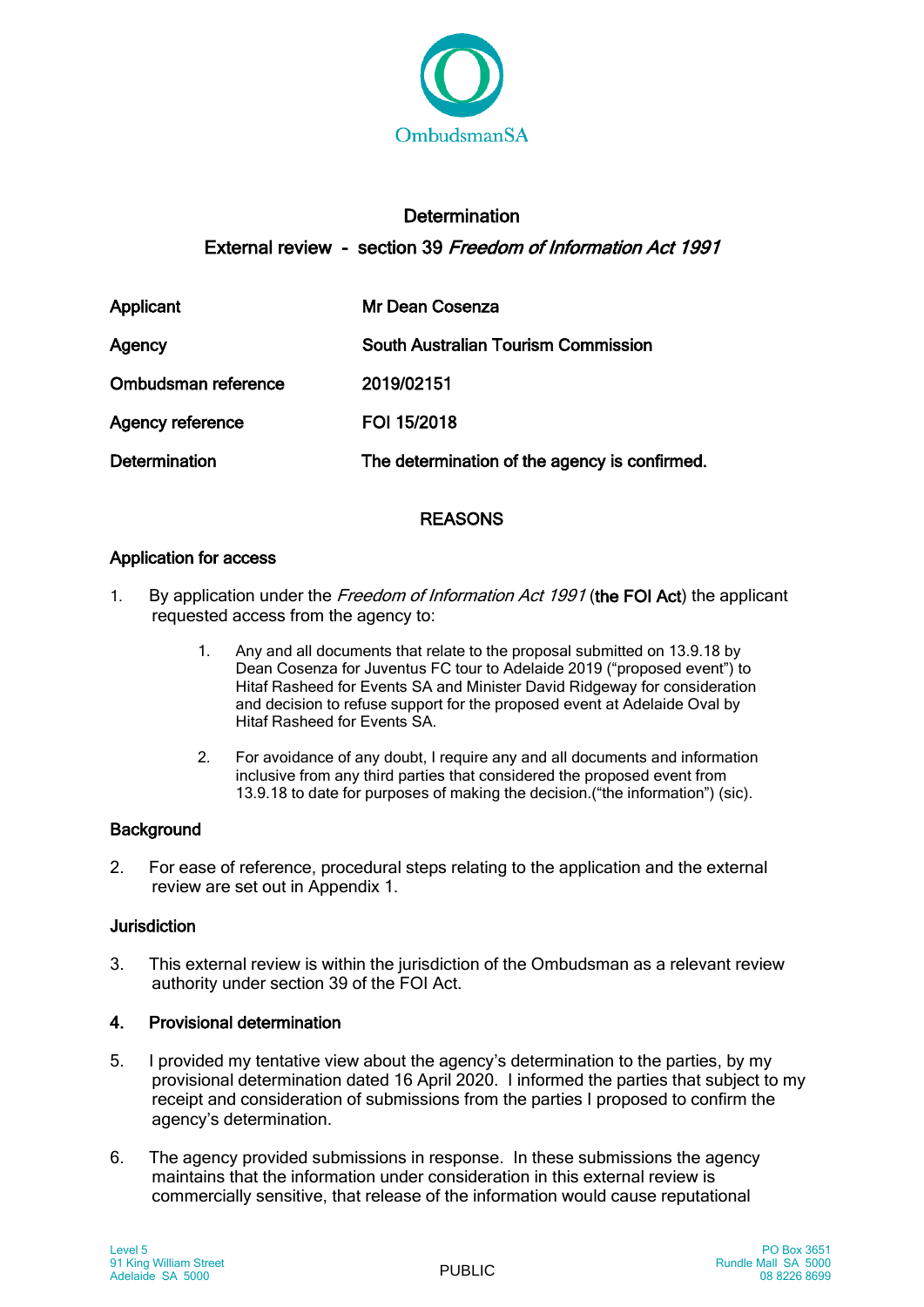damage to the agency, would severely harm the State's competitive position and compromise future dealings with event organisers, and would result in a loss of confidence in dealing with the State. I have considered these submissions in this determination.

### Relevant law

- 7. A person has a legally enforceable right to be given access to an agency's documents in accordance with the FOI Act.1
- 8. The FOI Act provides that upon receipt of an access application, an agency may make a determination to refuse access where the documents are 'exempt'. Schedule 1 lists various exemption clauses which may be claimed by an agency as a basis for refusing access.
- 9. The following clauses in Schedule 1 are relevant to this external review:

#### 7—Documents affecting business affairs

(1) A document is an exempt document—

…

- (b) if it contains matter—
	- (i) consisting of information (other than trade secrets) that has a commercial value to any agency or any other person; and
	- (ii) the disclosure of which—
		- (A) could reasonably be expected to destroy or diminish the commercial value of the information; and
		- (B) would, on balance, be contrary to the public interest; or
- (c) if it contains matter—
	- (i) consisting of information (other than trade secrets or information referred to in paragraph (b)) concerning the business, professional, commercial or financial affairs of any agency or any other person; and
	- (ii) the disclosure of which—
		- (A) could reasonably be expected to have an adverse effect on those affairs or to prejudice the future supply of such information to the Government or to an agency; and
		- (B) would, on balance, be contrary to the public interest.
- (2) A document is not an exempt document by virtue of this clause merely because it contains matter concerning the business, professional, commercial or financial affairs of the agency or other person by or on whose behalf an application for access to the document is made.
- (3) A document is not an exempt document by virtue of this clause if it is a contract entered into by the Crown or an agency after the commencement of this subclause.

#### 9—Internal working documents

- (1) A document is an exempt document if it contains matter—
	- (a) that relates to—
		- (i) any opinion, advice or recommendation that has been obtained, prepared or recorded; or
		- (ii) any consultation or deliberation that has taken place,

<sup>-</sup>Freedom of Information Act 1991, section 12.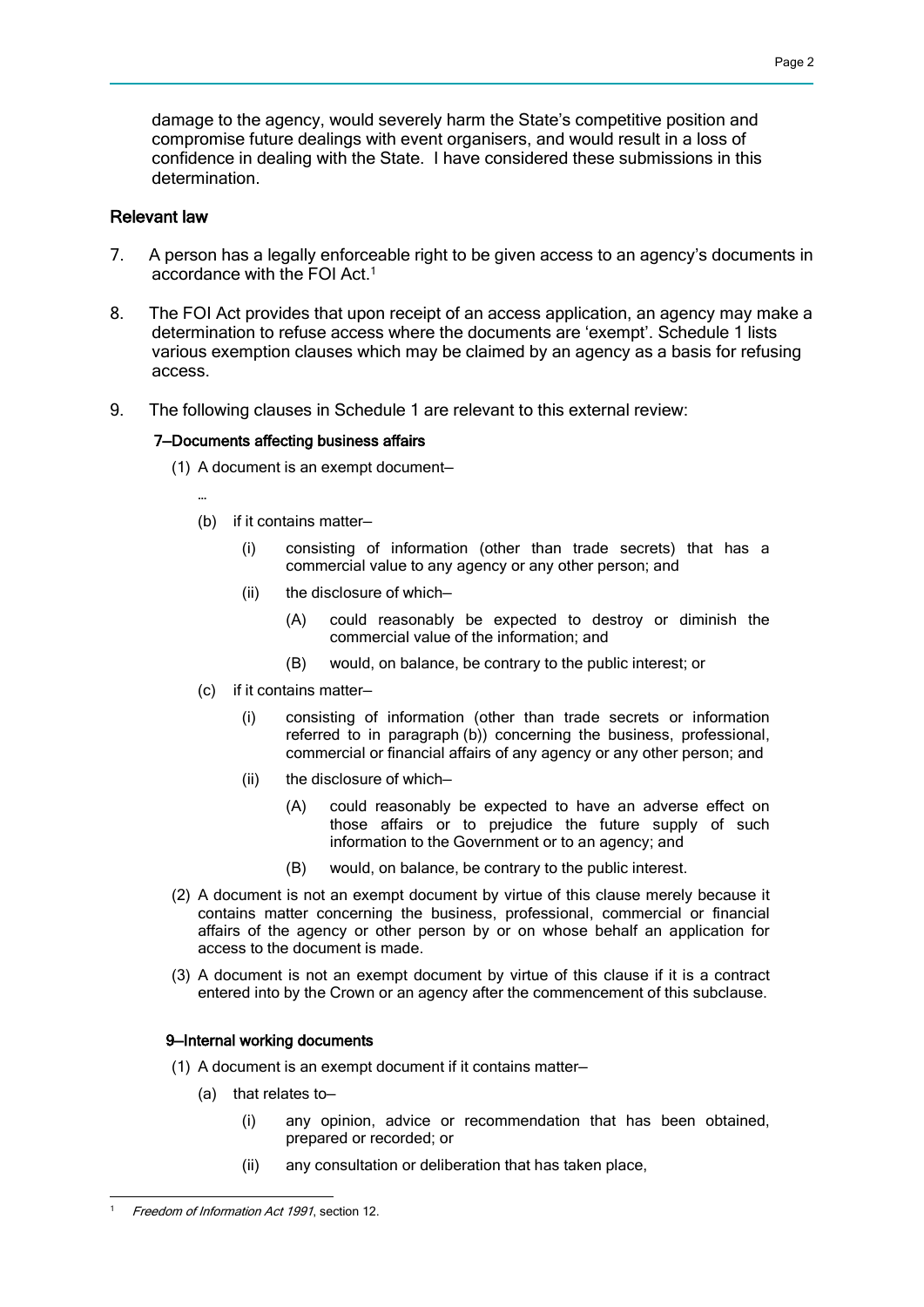in the course of, or for the purpose of, the decision-making functions of the Government, a Minister or an agency; and

(b) the disclosure of which would, on balance, be contrary to the public interest.

#### 16—Documents concerning operations of agencies

- (1) A document is an exempt document if it contains matter the disclosure of which—
	- (a) could reasonably be expected—
		- (i) to prejudice the effectiveness of any method or procedure for the conduct of tests, examinations or audits by an agency; or
		- (ii) to prejudice on the attainment of the objects of any test, examination or audit conducted by an agency; or
		- (iii) to have a substantial adverse effect on the management or assessment by an agency of the agency's personnel; or
		- (iv) to have a substantial adverse effect on the effective performance by an agency of the agency's functions; or
		- (v) to have a substantial adverse effect on the conduct of industrial relations by an agency; and
	- (b) would, on balance, be contrary to the public interest.
- (2) A document is an exempt document if—
	- (a) it relates to an agency engaged in commercial activities; and
	- (b) it contains matter the disclosure of which could prejudice the competitiveness of the agency in carrying on those commercial activities.
- 10. Under section 48, the onus is on the agency to justify its determination 'in any proceedings'. This includes the external review process.
- 11. Section 39(11) provides that the Ombudsman may confirm, vary or reverse the agency's determination in an external review, based on the circumstances existing at the time of review.

#### Documents in issue

- 12. The agency identified nine documents within the scope of the application.
- 13. The agency determined to release seven documents in full and partially released documents 6 and 7 in accordance with section 20(4) of the FOI Act after redacting material it determined to be exempt<sup>2</sup>.

#### Issues in this review

- 14. The issue in this external review is whether the agency has correctly determined documents 6 and 7 to be exempt under Schedule 1 of the FOI Act.
- 15. For the sake of completeness, I note that, as part of his application to the agency for internal review of its original decision, the applicant raised the issue of whether the agency had further documents which it had not disclosed. As my jurisdiction does not extend to consideration of issues concerning the sufficiency of an agency's search for documents<sup>3</sup>, I have not considered this claim as part of my external review.

<sup>-</sup><sup>2</sup> Although not formally dealt with in its determination, the agency also redacted 'personal contact details' of individuals on the basis that the information was exempt under clause 6(1). I do not understand the applicant to have taken issue with these redactions.

<sup>3</sup> El Shafei v Central Adelaide Local Health Network [2017] SACAT 5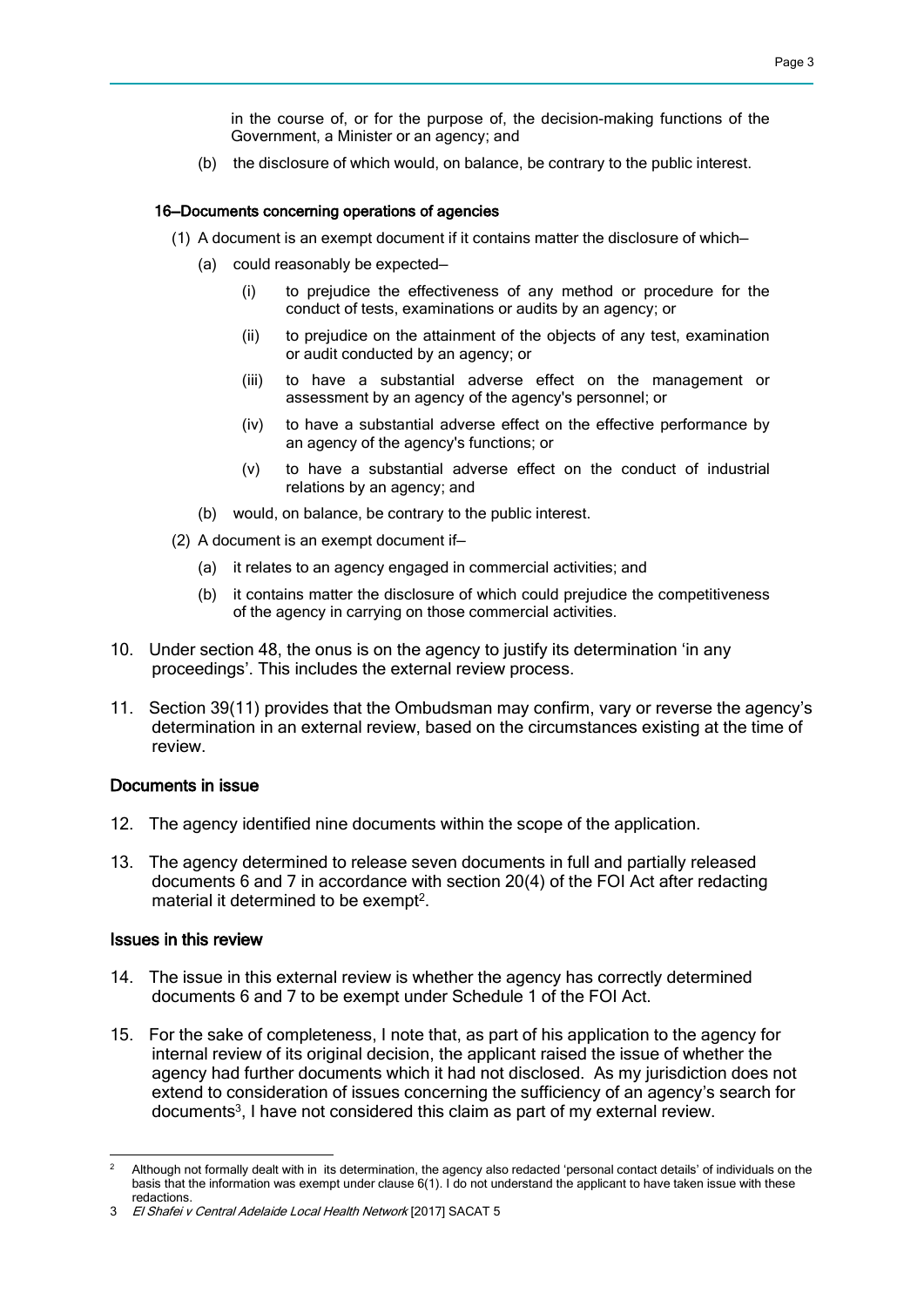### **Consideration**

Clauses  $7(1)(b)$  and  $7(1)(c)$ 

- 16. The agency redacted portions of documents 6 and 7 on the basis that the redacted information contains the business and commercial affairs of the agency. The agency, in its determination, does not suggest the information relates to the business or commercial affairs of, or would have commercial value to, any other agency or person.
- 17. Documents 6 and 7 are similar in content. Both documents are minutes, the former addressed to the Minister for Trade Tourism and Investment and the latter to the Premier. Each recommends approval be given to send a response to the President of the Committee for Italians Abroad South Australia in terms of a draft originally attached to the respective minute<sup>4</sup>. Each contains several small redactions of essentially the same material. The redacted information refers to the amount of funding available in a fund administered by the agency. I understand that the fund is utilised by the agency to provide financial support by way of grants or subsidies to approved events.
- 18. The agency relied on both clauses  $7(1)(b)$  and  $7(1)(c)$  in claiming the documents exempt.
- 19. The agency's submissions in support of its claimed exemptions are summarised as follows:
	- the agency is in the business of staging and managing major events on behalf of the State
	- these events deliver significant economic benefits for the State, supporting business and employment
	- the events industry is competitive and the agency competes to secure events for South Australia that will provide economic benefit for the State
	- the fund referred to in documents 6 and 7 is utilised by the agency to sponsor such events
	- disclosure of the value of the fund would impact on the agency's ability to compete against other jurisdictions for major events and would impact on the ability of the agency to negotiate with event operators
	- the value of the fund fluctuates regularly and to publish the value at a given point in time may create a false impression about the amount of funding available
	- sponsorship is vital to ensure major events are viable and disclosing the value of the fund at a given point in time will undermine the sponsorship process by giving potential sponsors a false impression about the government's ability to secure events.
- 20. I accept the validity of each these submissions.
- 21. Clause 7(2) provides that a document is not exempt by virtue of clause 7 merely because it contains matter concerning the business, professional, commercial or financial affairs of the agency.
- 22. I have turned to the decision of the Queensland Information Commissioner in *Cannon* and Australian Quality Egg Farms Lta<sup>5</sup>, for guidance both on the manner in which clause 7(2) relates to clause 7(1), and in relation to the use of the word 'merely' in clause 7(2).
- 23. Cannon considered the effect of section 45(2) of the Freedom of Information Act 1992 (Qld) (now repealed), worded in similar terms to clause 7(2), at [39]:

<sup>-</sup>The signed approval letter was released to the applicant as document 8 in response to his FOI request. (1994) 1 QAR 491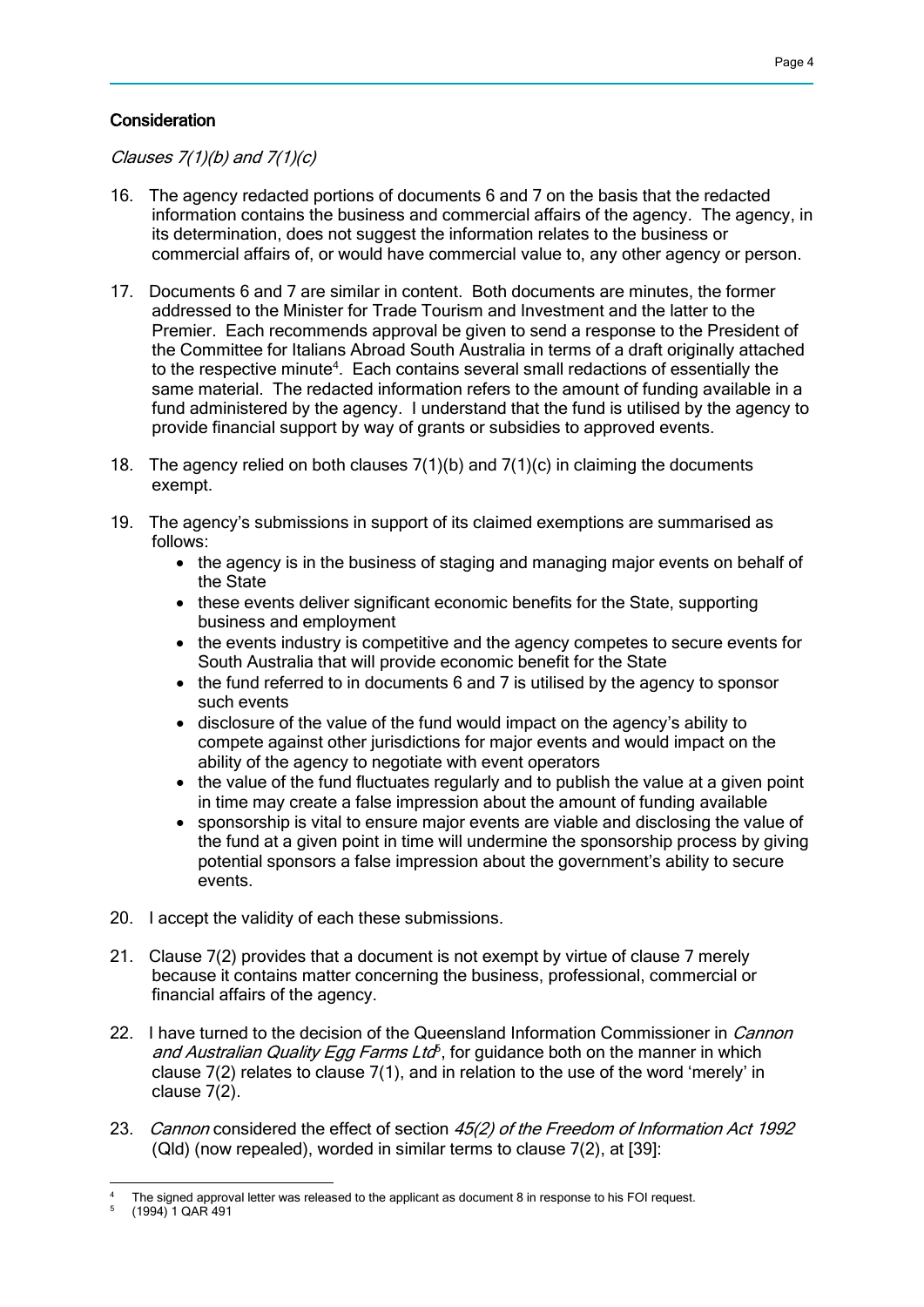Section 45(2) therefore provides an exception to the operation of s.45(1), i.e., that matter is not exempt under s.45(1) merely because it concerns the business, professional, commercial or financial affairs of the applicant for access<sup>6</sup>. The presence of the word "merely" in s.45(2), however, places a significant qualification on the scope of s.45(2) exception: if matter concerns the business, professional , commercial or financial affairs of another person as well as those of the applicant for access, and the two are inextricably interwoven such that severance … is not practicable, then the … exception … does not apply.

and at [41]

The use of the term "business, professional, commercial or financial affairs" in s.45(2) does not restrict that subsection to operating as an exception only to s.45(1)(c). In the scheme of s.45, that term has been selected because it is the lowest common denominator of the nature of the kinds of information covered by s.45(1)(a), (b) and (c). The term is to be read distributively across  $s.45(1)(a)$ , (b) and (c) in order to determine whether the s.45(2) exception is applicable to the exemptions provided for by  $s.45(1)(a)$ , (b) and  $(c)^7$ .

- 24. I adopt the Information Commissioner's reasoning in support of my view that clause 7(2) of Schedule 1 is intended to qualify both clauses 7(1)(b) and 7(1)(c).
- 25. As the agency's submissions were to the effect that the redacted information in documents 6 and 7 relates to the business and commercial affairs of the agency, and, as there is no suggestion that the information relates to the business or commercial affairs of, or would have commercial value to, any other agency or person, I have concluded that the effect of clause 7(2) is that the agency cannot rely on either clause 7(1)(b) or clause 7(1)(c) in the present circumstances, even if it were able to satisfy the criteria for application of either exemption.

#### Clause 16(2)

- 26. The agency determined the same redacted material in documents 6 and 7 to be exempt pursuant to clause 16(2) of Schedule 1.
- 27. To be exempt pursuant to clause 16(2), it must be established that the document:
	- relates to an agency engaged in commercial activities; and
	- contains matter the disclosure of which could prejudice the competitiveness of the agency in carrying out those commercial activities.
- 28. The term 'commercial activities' is not defined in the FOI Act. I have had regard to the ordinary meaning of the word 'commercial' as provided by the Macquarie Dictionary, which defines commercial as 'engaged in commerce; capable of returning a profit, preoccupied with profits or immediate gains'<sup>8</sup> .
- 29. The agency's submissions, which are summarised at paragraph 19 above, identify the business that the agency undertakes. However the agency has not established that it undertakes this business as a commercial activity; that is, a business undertaken for profit.
- 30. The agency's functions and powers are set out in Part 3 of the *South Australian Tourism* Commission Act 1993:

<sup>-</sup>Section 45(2) of the Freedom of Information Act 1992 (Qld) differs from clause 7(2) of Schedule 1 of the Freedom of Information Act 1991 (SA) in that the former applies only to matter concerning the affairs of the applicant whereas the latter also includes the affairs of the agency [to which the application has been made.

Sections  $45(1)(a)$ ,  $45(1)(b)$  and  $45(1)(c)$  of the repealed *Freedom of Information Act 1992* (Qld) are also worded similarly to clauses 7(1)(a),  $7(1)(b)$  and 7(1)(c) respectively of the Freedom of Information Act 1991, Schedule 1

Macquarie Dictionary, 3rd edition.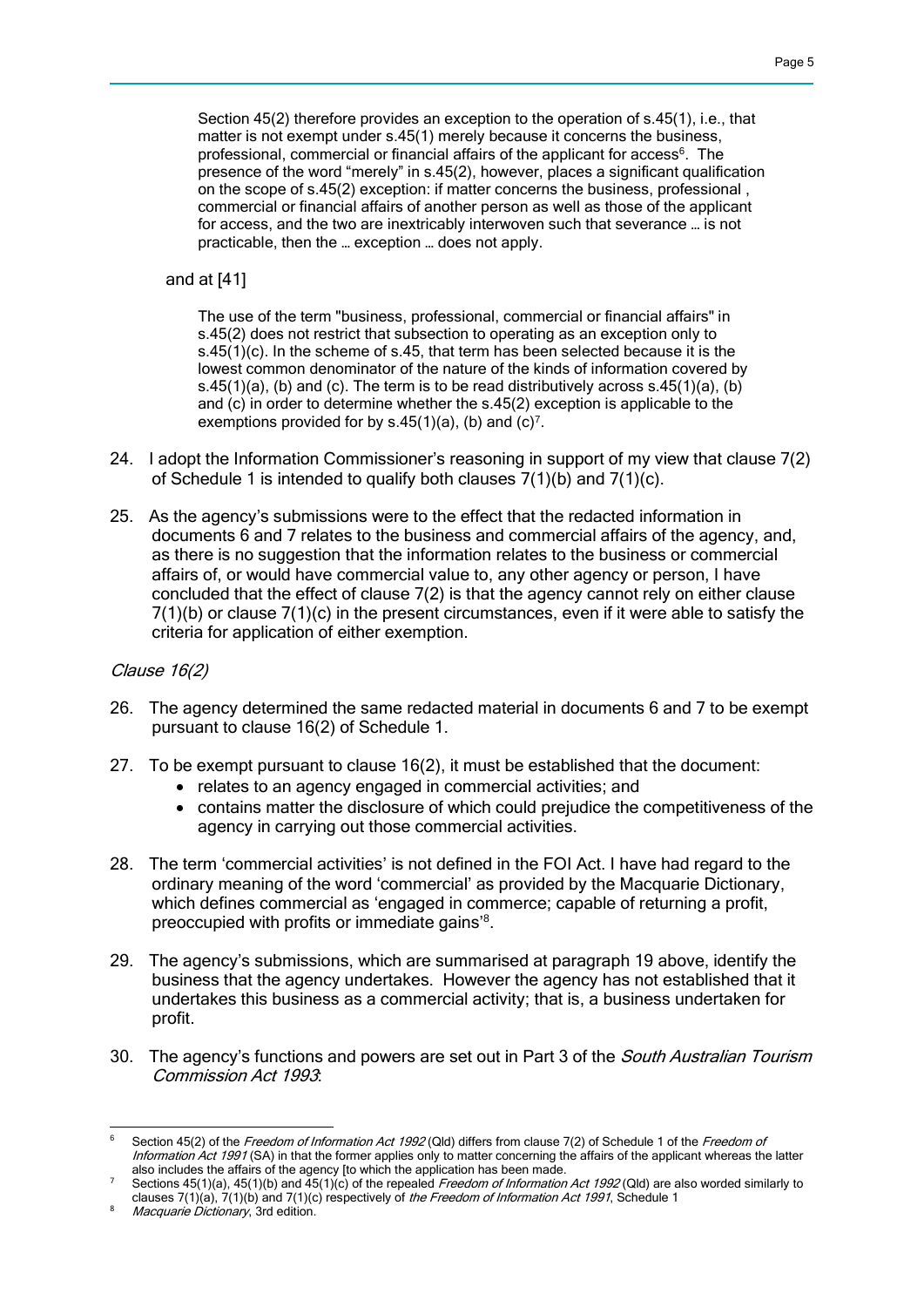#### Part 3—Operations of Commission

#### 19—Functions of Commission

- (1) The Commission has the following functions:
	- (a) to promote South Australia (internationally and domestically) as a tourist destination;
	- (b) to identify tourism opportunities for the State (including opportunities for events and festivals, regional tourism and cultural tourism);
	- (ba) to promote such events, festivals or other activities in the State as are consistent with the object of this Act;
	- (c) to contribute to the preparation and implementation of economic development plans for or relating to the tourism industry of the State;
	- (d) to prepare a plan or series of plans (consistent with relevant economic development plans) for tourism promotion for the State and formulate policies and strategies for implementation of the plan or plans by government, industry and community action;
	- (e) to encourage industry participation in and financial support for co-operative tourism marketing programmes;
	- (f) to assist regional bodies engaged in tourism promotion;
	- (g) to ensure the provision of appropriate tourism and travel information and booking services;
	- (h) to work with and provide advice to operators for improvement of the quality of tourism services and products;
	- (i) to encourage government, industry and community action to enhance visitors' experiences of the State;
	- (j) to advise and provide reports to the Minister on matters relating to tourism and the tourism industry of the State;
	- (k) to carry out any other functions assigned to the Commission by the Minister, or conferred on the Commission under another Act, that are consistent with the object of this Act.
- (2) The Commission must carry out its functions—
	- (a) in consultation with the Minister; and
	- (b) in co-operation with other Government agencies, industry, local government and relevant regional and community bodies or groups.
- (3) The Commission must ensure that its plans and initiatives are consistent with and give effect to the Government's economic development, social, employment and environmental objectives.

#### 20—Powers of Commission

- (1) The Commission has the powers necessary or incidental to the performance of its functions.
- (2) The Commission may, for example—
	- (a) enter into any form of contract or arrangement; and
	- (c) engage consultants or other contractors; and
	- (d) provide services within areas of the Commission's expertise on terms and conditions with respect to the payment of fees or any other matter as determined by the Commission; and
	- (e) establish committees (consisting of directors, other persons or a combination of directors and others) and assign to the committees advisory functions or delegated powers.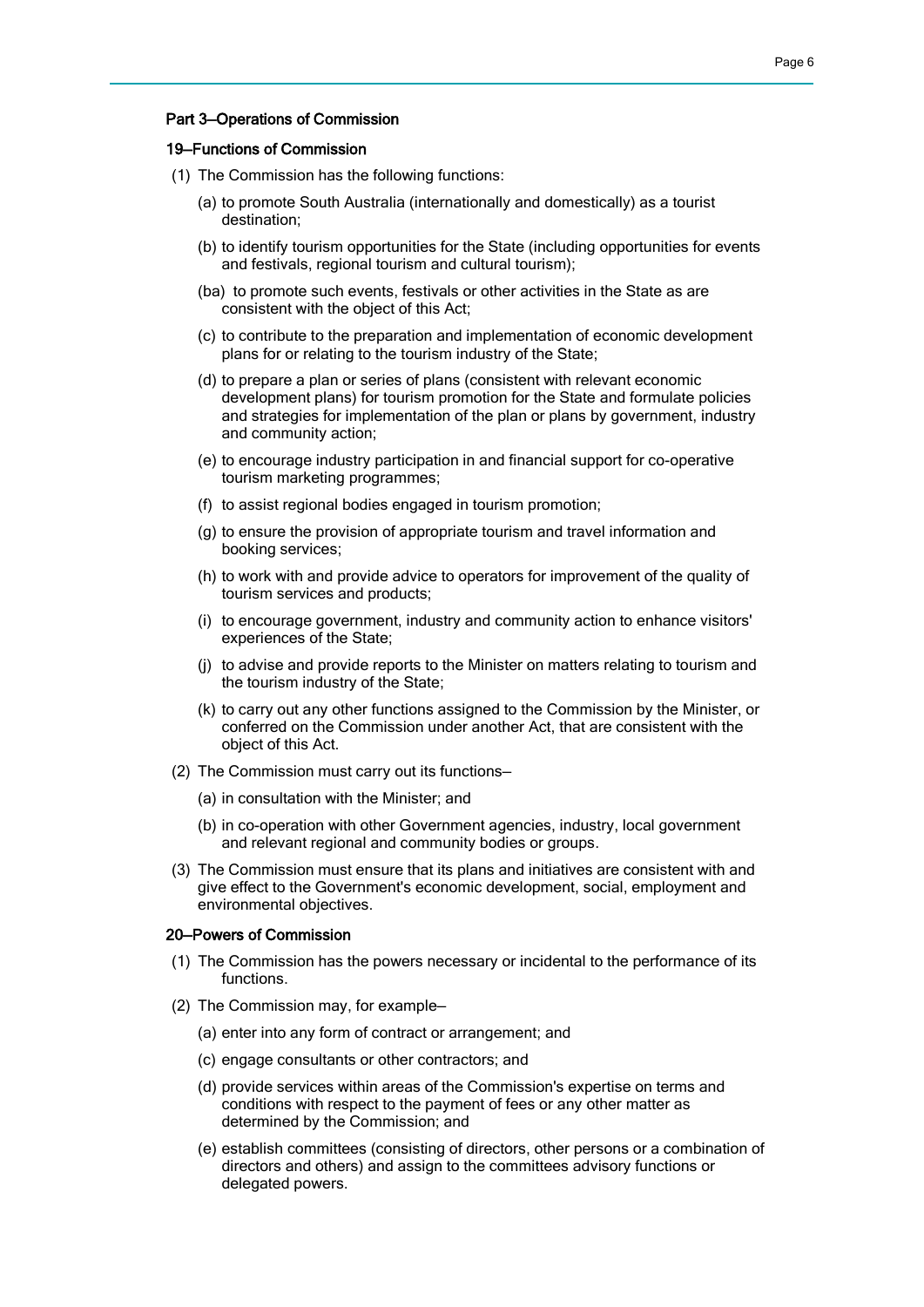- 31. Having regard to these functions and powers, I have formed the view that the agency does not engage in commercial activity as a core part of its operations.
- 32. I note from the agency's 2018-19 Annual Report that it does derive some income from provision of goods and services including entry fees, licence fees and merchandising sales. Insofar as these might be considered to be commercial activities (and I make no finding on this point), it is my view that the documents in issue are not documents that relate to the agency's engagement in such activities.
- 33. The provision of grants and subsidies is not ordinarily regarded as a commercial activity. I am of the view that the amount of funding available to the agency to support approved events and the provision of funding by way of grants or subsidies are not matters which relate to commercial activities carried on by the agency.
- 34. The agency's contention that its competitiveness would be prejudiced by disclosure of information in the documents is predicated on its ability to compete with other jurisdictions for the State to host major events and to secure sponsors for such events for the benefit of the State as a whole, rather than in connection with activity that it carries out for the purpose of generating profit itself.
- 35. My view is consequently that the requirements of clause 16(2) have not been satisfied and the redacted material in documents 6 and 7 is not exempt by virtue of this clause.

### Clause 9(1)

- 36. Although the agency does not claim that the information in documents 6 and 7 is exempt pursuant to clause 9(1) of Schedule 1, I have considered whether that might be the case.
- 37. Clause 9(1) relates to internal working documents of an agency. Its purpose is to protect the integrity and viability of the governmental decision-making process. It is only if the release of the documents would impair this process to a significant or substantial degree, and there is no countervailing benefit to the public which outweighs that impairment, that it would be contrary to the public interest to grant access<sup>9</sup>.
- 38. Both documents record a recommendation that was made for the purpose of the decision making functions of a Minister (the Minister for Trade Tourism and Investment and the Premier respectively). The documents consequently satisfy the criteria in clause 9(1)(a).
- 39. In order for a document to be exempt under clause 9(1) it must also satisfy the public interest test set out in clause 9(1)(b). This test requires a balancing of competing public interest considerations in favour of, and against, disclosure. As the agency in this case has already determined to release the majority of both documents under consideration, I have confined my assessment of public interest considerations to the material which the agency has caused to be redacted from them.
- 40. In considering where the balance of the public interest lies I am mindful that the balance is between '… the public interest in citizens being informed of the processes of their government and its agencies on the one hand against the public interest in the proper working of government and its agencies on the other ...<sup>10</sup> and that the test requires an objective balancing of these competing interests without a presumption in favour of disclosure.<sup>11</sup>

<sup>-</sup>Re Murtagh and Commissioner of Taxation [\[1984\] AATA 249;](http://www.austlii.edu.au/cgi-bin/viewdoc/au/cases/cth/AATA/1984/249.html) [\(1984\) 6 ALD 112](http://www.austlii.edu.au/cgi-bin/LawCite?cit=%281984%29%206%20ALD%20112)

<sup>10</sup> Harris v Australian Broadcasting Corporation (1983) 50 A:LR 551 per Beaumont J at 561

<sup>11</sup> State of South Australia (Department of Planning, Transport and Infrastructure) v The Honourable Robert Brokenshire MLC [2015] SADC 68 at [21] and [42]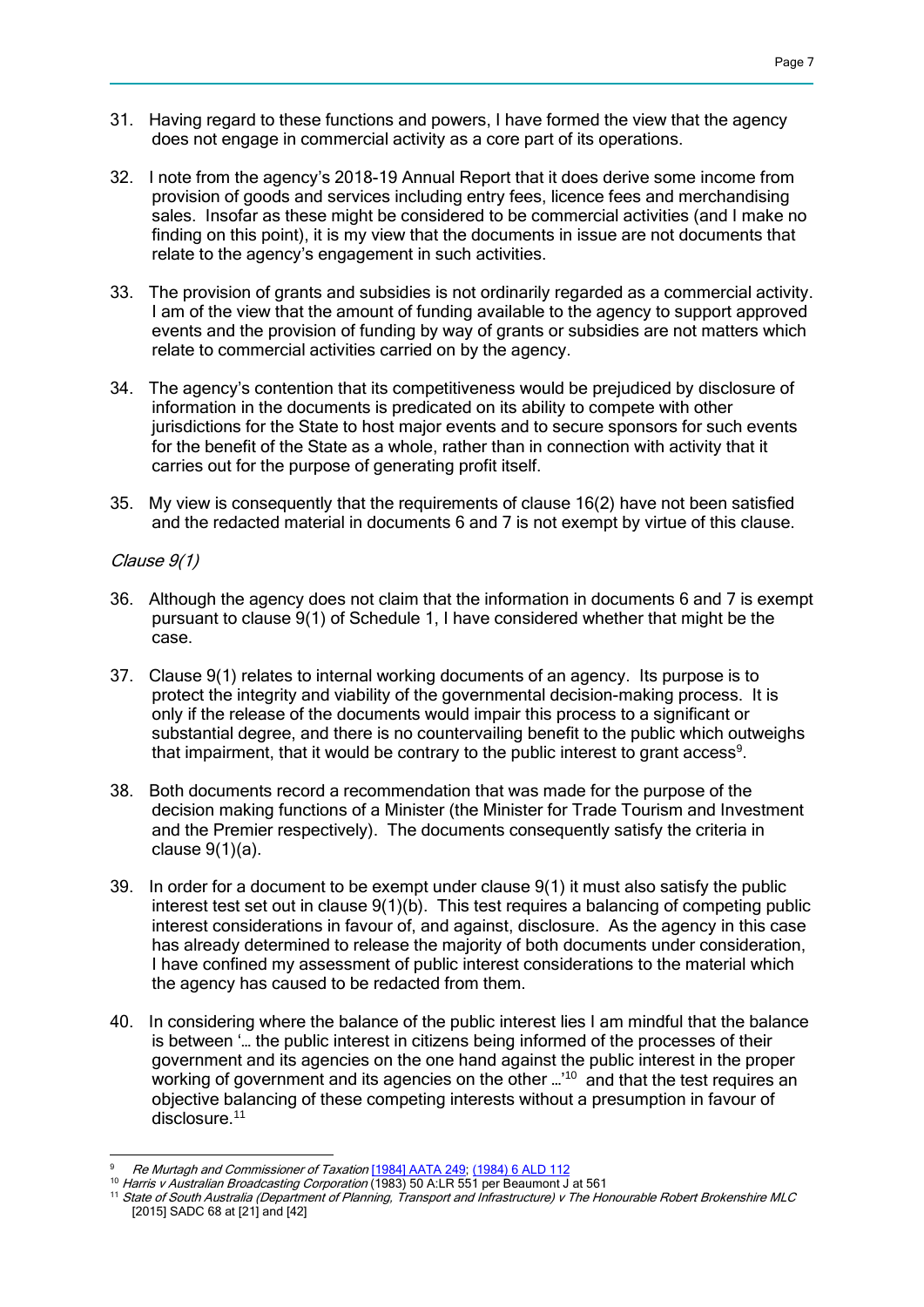- 41. The following public interest factors support disclosure of the redacted information in documents 6 and 7:
	- promoting openness and accountability within government and transparency in government decision making
	- facilitating effective participation by members of the public in processes involved in the making and administration of laws and policies.
- 42. On the other hand, public interest considerations against disclosure include

… the efficient and economical conduct of government, protection of the deliberative processes of government, particularly at high levels of government and in relation to sensitive issues, and the preservation of confidentiality so as to promote the giving of full and frank advice.<sup>[12](http://classic.austlii.edu.au/cgi-bin/sinodisp/au/cases/vic/VSCA/2007/96.html?stem=0&synonyms=0&query=Secretary,%20Department%20of%20Justice%20v%20Osland#fn91)</sup>

- 43. Factors against disclosing the redacted information in documents 6 and 7 specifically include:
	- ensuring the agency is free to give full and frank advice to Ministers regarding the application of the fund, including its value at the time
	- the value of the fund fluctuates regularly and to publish the value at a given point in time may create a false impression about the amount of funding available
	- this would undermine the sponsorship process by giving potential sponsors a false impression about the government's ability to secure events
	- disclosure of the information would cause reputational damage to the agency and would severely harm the agency's ability to compete against other jurisdictions for major events and negotiate with event operators
	- disclosure would severely compromise future dealings with event organisers and result in a loss of confidence when dealing with the State
	- negative impact on the agency's competitive position as a consequence of disclosure would have a detrimental effect on the agency's ability to deliver significant economic benefits for the State, supporting business and employment.
- 44. In weighing all of the above factors, I have reached the conclusion that, on balance, the public interest lies against disclosure of the redacted information.
- 45. Consequently I consider that the redacted information in documents 6 and 7 is exempt pursuant to clause 9(1) of Schedule 1.

### **Determination**

46. In light of my views above, I confirm the agency's determination in the manner set out in Appendix 2.

 $\sqrt{3}$ .

Wayne Lines SA OMBUDSMAN

7 May 2020

<sup>-</sup>12 Secretary, Department of Justice v Osland [2007] VSCA 96 per Maxwell P at [77]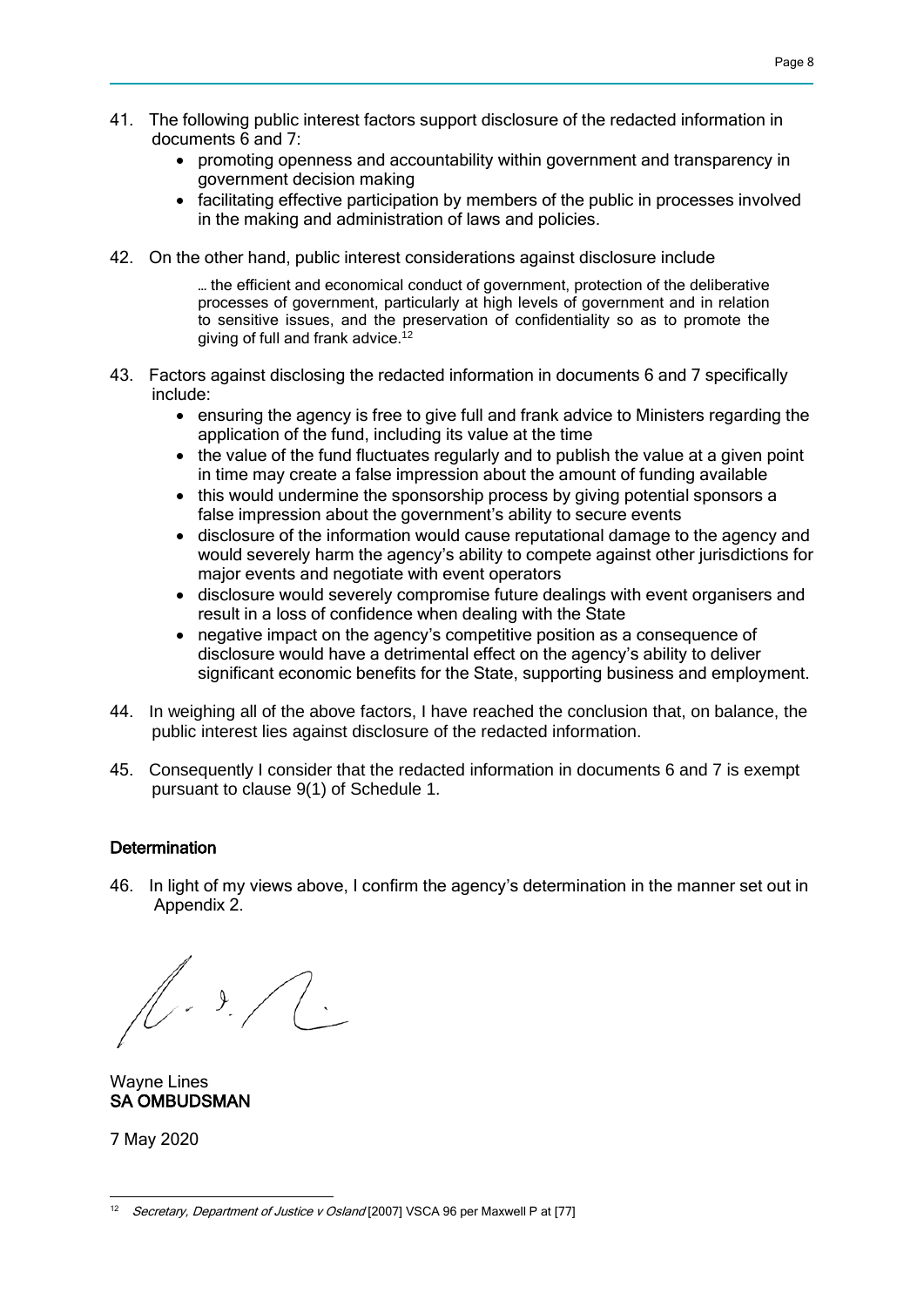## APPENDIX 1

### Procedural steps

| Date             | Event                                                                                                                                                                                     |
|------------------|-------------------------------------------------------------------------------------------------------------------------------------------------------------------------------------------|
| 24 December 2018 | The agency received the FOI application dated 19 December 2018 <sup>1</sup> .                                                                                                             |
| 24 December 2018 | The agency determined to extend the time limit for dealing with the<br>application to 6 February 2019 pursuant to section 14A of the FOI<br>$Act2$ .                                      |
| 6 February 2019  | The agency failed to determine the application within the extended<br>period required by the FOI Act, <sup>3</sup> and is deemed to have refused<br>access to the documents. <sup>4</sup> |
| 11 February 2019 | The agency provided the applicant with its determination.                                                                                                                                 |
| 11 February 2019 | The agency received the internal review application dated 11<br>February 2019.                                                                                                            |
| 25 February 2019 | The agency failed to determine the application within the statutory<br>time frame, and is taken to have confirmed the original determination. <sup>5</sup>                                |
| 25 February 2019 | The Ombudsman received the applicant's request for external review<br>dated 25 February 2019.                                                                                             |
| 26 February 2019 | The agency confirmed its 11 February 2019 determination.                                                                                                                                  |
| 6 March 2019     | The Ombudsman advised the agency of the external review and<br>requested submissions and documentation.                                                                                   |
| 21 March 2019    | The agency provided the Ombudsman with its submissions and<br>documentation.                                                                                                              |
| 16 April 2020    | The Ombudsman issued his provisional determination and invited<br>submissions from the parties.                                                                                           |

 $\overline{1}$ <sup>1</sup> The application was originally submitted to the Attorney General's Department on 19 December 2018 and transferred to the agency on 24 December 2018 pursuant to section 16 of the FOI Act.

 $2$  In his acknowledgement letter to the applicant dated 24 December 2018 the agency's principal officer 'requested' an extension of time to 6 February 2019. Having regard to the provisions of section 14A of the FOI Act, I consider this 'request' to be a determination for the purposes of that section.

<sup>&</sup>lt;sup>3</sup> Freedom of Information Act 1991, section 14A.

<sup>&</sup>lt;sup>4</sup> Freedom of Information Act 1991, section 19(2).

<sup>&</sup>lt;sup>5</sup> Freedom of Information Act 1991, section 29(5).